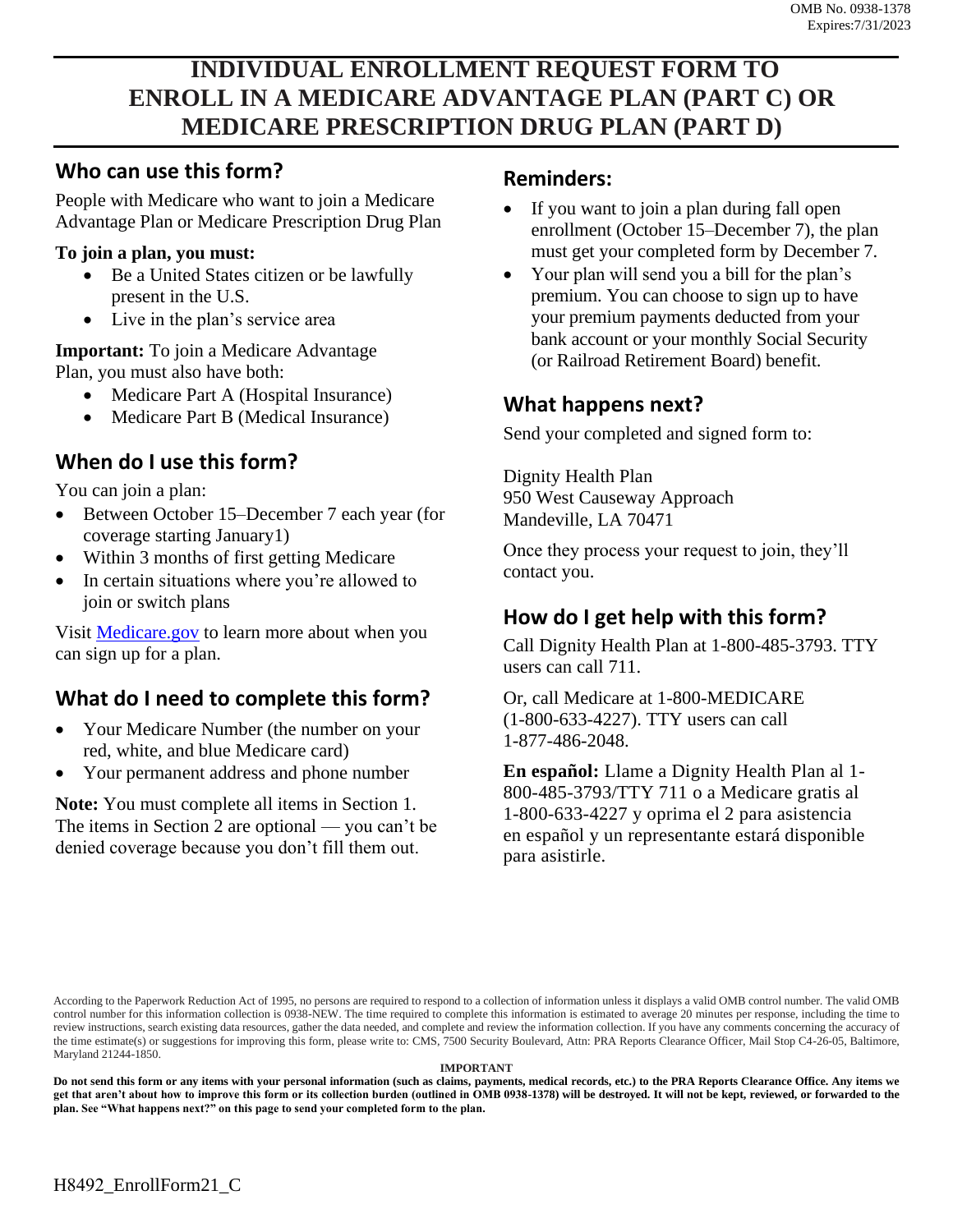|                                                                                                                                                                                                             |                                   | Section 1 – All fields on this page are required (unless marked optional) |                 |  |
|-------------------------------------------------------------------------------------------------------------------------------------------------------------------------------------------------------------|-----------------------------------|---------------------------------------------------------------------------|-----------------|--|
| Select the plan you want to join:                                                                                                                                                                           |                                   |                                                                           |                 |  |
| Dignity Health Plan $(H8492-001) - $30.00$ per month                                                                                                                                                        |                                   |                                                                           |                 |  |
| FIRST name:                                                                                                                                                                                                 | LAST name:                        |                                                                           | Middle Initial: |  |
| Birth date: (MM/DD/YYYY)                                                                                                                                                                                    | Sex:                              | Phone number:                                                             |                 |  |
| $\sqrt{2}$<br>$\sqrt{2}$                                                                                                                                                                                    | Male<br>Female                    |                                                                           |                 |  |
| Permanent Residence street address (Don't enter a PO Box):                                                                                                                                                  |                                   |                                                                           |                 |  |
| City:                                                                                                                                                                                                       | County:                           | State:                                                                    | ZIP Code:       |  |
| Mailing address, if different from your permanent address (PO Box allowed):                                                                                                                                 |                                   |                                                                           |                 |  |
| Street address:                                                                                                                                                                                             | City:                             | ZIP Code:<br>State:                                                       |                 |  |
|                                                                                                                                                                                                             | <b>Your Medicare information:</b> |                                                                           |                 |  |
| <b>Medicare Number:</b>                                                                                                                                                                                     |                                   |                                                                           |                 |  |
|                                                                                                                                                                                                             | Answer these important questions: |                                                                           |                 |  |
| Will you have other prescription drug coverage (like VA, TRICARE) in addition to Dignity Health Plan? Yes                                                                                                   |                                   |                                                                           | No              |  |
| Name of other coverage:                                                                                                                                                                                     | Member number for this coverage:  |                                                                           | Group number:   |  |
| Are you a resident in a long-term care facility, such as a nursing home? $\square$ Yes                                                                                                                      |                                   | $\Box$<br>N <sub>0</sub>                                                  |                 |  |
| If "yes": Name of Institution _                                                                                                                                                                             |                                   |                                                                           |                 |  |
| <b>IMPORTANT: Read and sign below:</b>                                                                                                                                                                      |                                   |                                                                           |                 |  |
| • I must keep both Hospital (Part A) and Medical (Part B) to stay in Dignity Health Plan.                                                                                                                   |                                   |                                                                           |                 |  |
| By joining this Medicare Advantage Plan or Medicare Prescription Drug Plan, I acknowledge that Dignity                                                                                                      |                                   |                                                                           |                 |  |
| Health Plan will share my information with Medicare, who may use it to track my enrollment, to make                                                                                                         |                                   |                                                                           |                 |  |
| payments, and for other purposes allowed by Federal law that authorize the collection of this information<br>(see Privacy Act Statement below).                                                             |                                   |                                                                           |                 |  |
| Your response to this form is voluntary. However, failure to respond may affect enrollment in the plan.                                                                                                     |                                   |                                                                           |                 |  |
| The information on this enrollment form is correct to the best of my knowledge. I understand that if                                                                                                        |                                   |                                                                           |                 |  |
| I intentionally provide false information on this form, I will be disenrolled from the plan.                                                                                                                |                                   |                                                                           |                 |  |
| • I understand that people with Medicare are generally not covered under Medicare while out of the                                                                                                          |                                   |                                                                           |                 |  |
| country, except for limited coverage near the U.S. border.                                                                                                                                                  |                                   |                                                                           |                 |  |
| I understand that when my Dignity Health Plan coverage begins, I must get all of my medical and<br>$\bullet$                                                                                                |                                   |                                                                           |                 |  |
| prescription drug benefits from Dignity Health Plan. Benefits and services provided by Dignity Health Plan                                                                                                  |                                   |                                                                           |                 |  |
| and contained in my Dignity Health Plan "Evidence of Coverage" document (also known as a member<br>contract or subscriber agreement) will be covered. Neither Medicare nor Dignity Health Plan will pay for |                                   |                                                                           |                 |  |
| benefits or services that are not covered.                                                                                                                                                                  |                                   |                                                                           |                 |  |
| I understand that my signature (or the signature of the person legally authorized to act on my behalf) on this                                                                                              |                                   |                                                                           |                 |  |
| application means that I have read and understand the contents of this application. If signed by an                                                                                                         |                                   |                                                                           |                 |  |
| authorized representative (as described above), this signature certifies that:                                                                                                                              |                                   |                                                                           |                 |  |
| 1) This person is authorized under State law to complete this enrollment, and                                                                                                                               |                                   |                                                                           |                 |  |
| 2) Documentation of this authority is available upon request by Medicare.                                                                                                                                   |                                   |                                                                           |                 |  |
| Signature:                                                                                                                                                                                                  |                                   | Today's date:                                                             |                 |  |
| If you're the authorized representative, sign above and fill out these fields:                                                                                                                              |                                   |                                                                           |                 |  |
| Name:                                                                                                                                                                                                       |                                   | Address:                                                                  |                 |  |

| Phone number: | Relationship to enrollee: |
|---------------|---------------------------|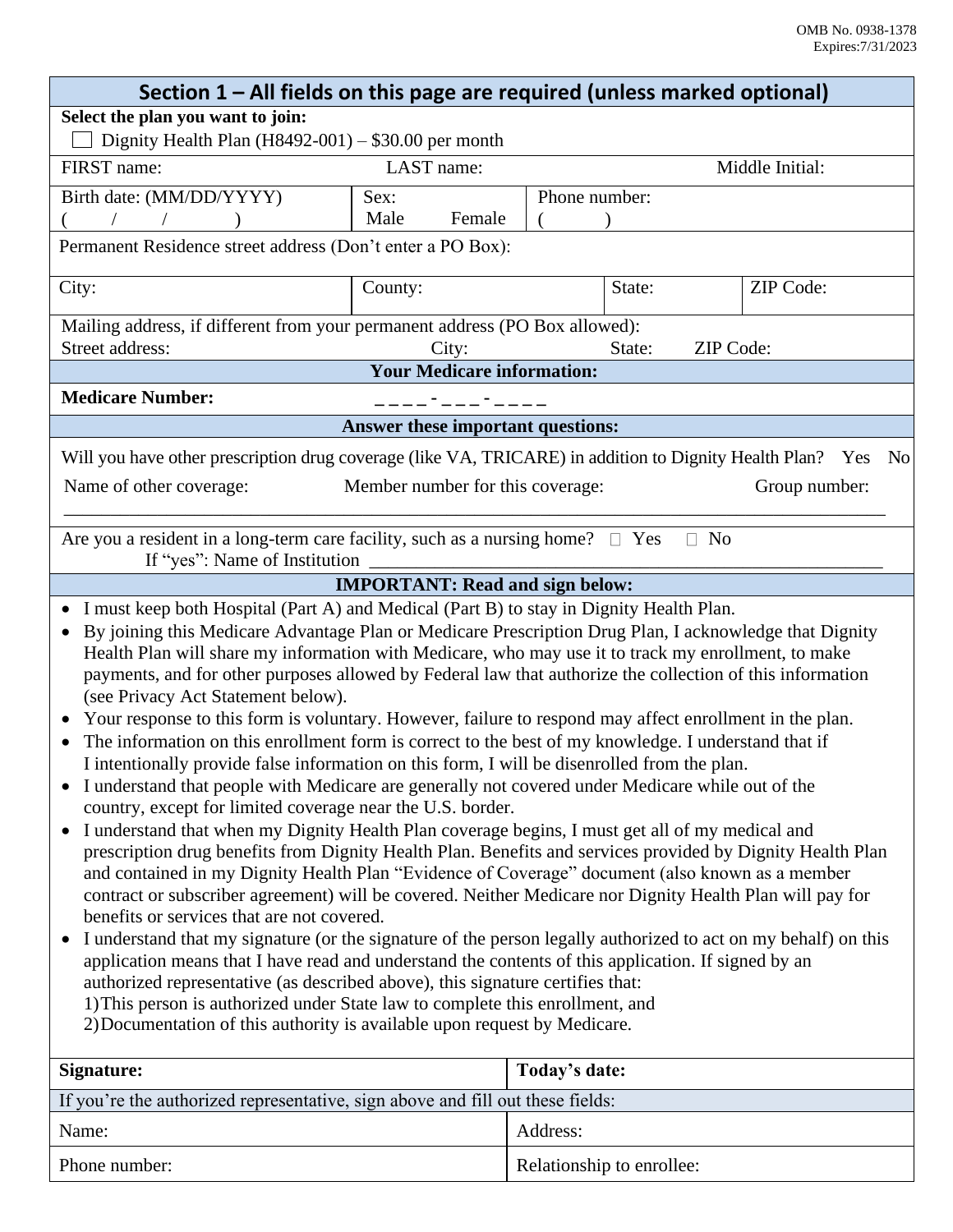| Section 2 – All fields on this page are optional                                                                                                                                                                                                                                                                                                                                                                                                                                                                                                       |  |  |  |  |
|--------------------------------------------------------------------------------------------------------------------------------------------------------------------------------------------------------------------------------------------------------------------------------------------------------------------------------------------------------------------------------------------------------------------------------------------------------------------------------------------------------------------------------------------------------|--|--|--|--|
| Answering these questions is your choice. You can't be denied coverage because you don't fill them out.                                                                                                                                                                                                                                                                                                                                                                                                                                                |  |  |  |  |
| Select one if you want us to send you information in a language other than English.                                                                                                                                                                                                                                                                                                                                                                                                                                                                    |  |  |  |  |
| Select one if you want us to send you information in an accessible format.<br>Audio CD<br><b>Braille</b><br>Large print                                                                                                                                                                                                                                                                                                                                                                                                                                |  |  |  |  |
| Please contact Dignity Health Plan at 1-800-485-3793 if you need information in an accessible format<br>other than what's listed above. Our office hours are October $1st$ – March 31 <sup>st</sup> – 8:00 a.m. to 8:00 p.m. with<br>interactive voice response system for Thanksgiving and Christmas Day. April $1st$ – September 30 <sup>th</sup> –<br>Hours are 8:00 a.m. to 8:00 p.m. with interactive voice response system for Saturdays, Sundays and<br>Federal Holidays. TTY users can call 711.                                               |  |  |  |  |
| Do you work? Yes<br>Does your spouse work?<br>Yes<br>N <sub>o</sub><br>N <sub>0</sub>                                                                                                                                                                                                                                                                                                                                                                                                                                                                  |  |  |  |  |
| List your Primary Care Physician (PCP), clinic, or health center:                                                                                                                                                                                                                                                                                                                                                                                                                                                                                      |  |  |  |  |
| I want to get the following materials via email. Select one or more.                                                                                                                                                                                                                                                                                                                                                                                                                                                                                   |  |  |  |  |
| $\Box$ Evidence of Coverage<br>$\Box$ a list of providers (Provider Directory)                                                                                                                                                                                                                                                                                                                                                                                                                                                                         |  |  |  |  |
| $\Box$ a list of pharmacies (Pharmacy Directory) $\Box$ a list of covered drugs (Formulary)                                                                                                                                                                                                                                                                                                                                                                                                                                                            |  |  |  |  |
| Email address:                                                                                                                                                                                                                                                                                                                                                                                                                                                                                                                                         |  |  |  |  |
| Paying your plan premiums                                                                                                                                                                                                                                                                                                                                                                                                                                                                                                                              |  |  |  |  |
| You can pay your monthly plan premium (including any late enrollment penalty that you currently have or<br>may owe) by mail each month. You can also choose to pay your premium by having it automatically taken<br>out of your Social Security or Railroad Retirement Board (RRB) benefit each month.                                                                                                                                                                                                                                                 |  |  |  |  |
| If you have to pay a Part D-Income Related Monthly Adjustment Amount (Part D-IRMAA), you must<br>pay this extra amount in addition to your plan premium. The amount is usually taken out of your Social<br>Security benefit, or you may get a bill from Medicare (or the RRB). DON'T pay Dignity Health Plan the Part<br>D-IRMAA.                                                                                                                                                                                                                      |  |  |  |  |
| If you don't select a payment option, you will get a bill each month.                                                                                                                                                                                                                                                                                                                                                                                                                                                                                  |  |  |  |  |
| Please select a premium payment option:                                                                                                                                                                                                                                                                                                                                                                                                                                                                                                                |  |  |  |  |
| $\Box$ Get a Bill                                                                                                                                                                                                                                                                                                                                                                                                                                                                                                                                      |  |  |  |  |
| $\Box$ Automatic deduction from your monthly Social Security or Railroad Retirement Board<br>(RRB) benefit check.                                                                                                                                                                                                                                                                                                                                                                                                                                      |  |  |  |  |
| $\Box$ Social Security<br>$\Box$ RRB<br>I get monthly benefits from:                                                                                                                                                                                                                                                                                                                                                                                                                                                                                   |  |  |  |  |
| (The Social Security/RRB deduction may take two or more months to begin after Social Security<br>or RRB approves the deduction. In most cases, if Social Security or RRB accepts your request for<br>automatic deduction, the first deduction from your Social Security or RRB benefit check will<br>include all premiums due from your enrollment effective date up to the point withholding<br>begins. If Social Security or RRB does not approve your request for automatic deduction, we<br>will send you a paper bill for your monthly premiums.) |  |  |  |  |